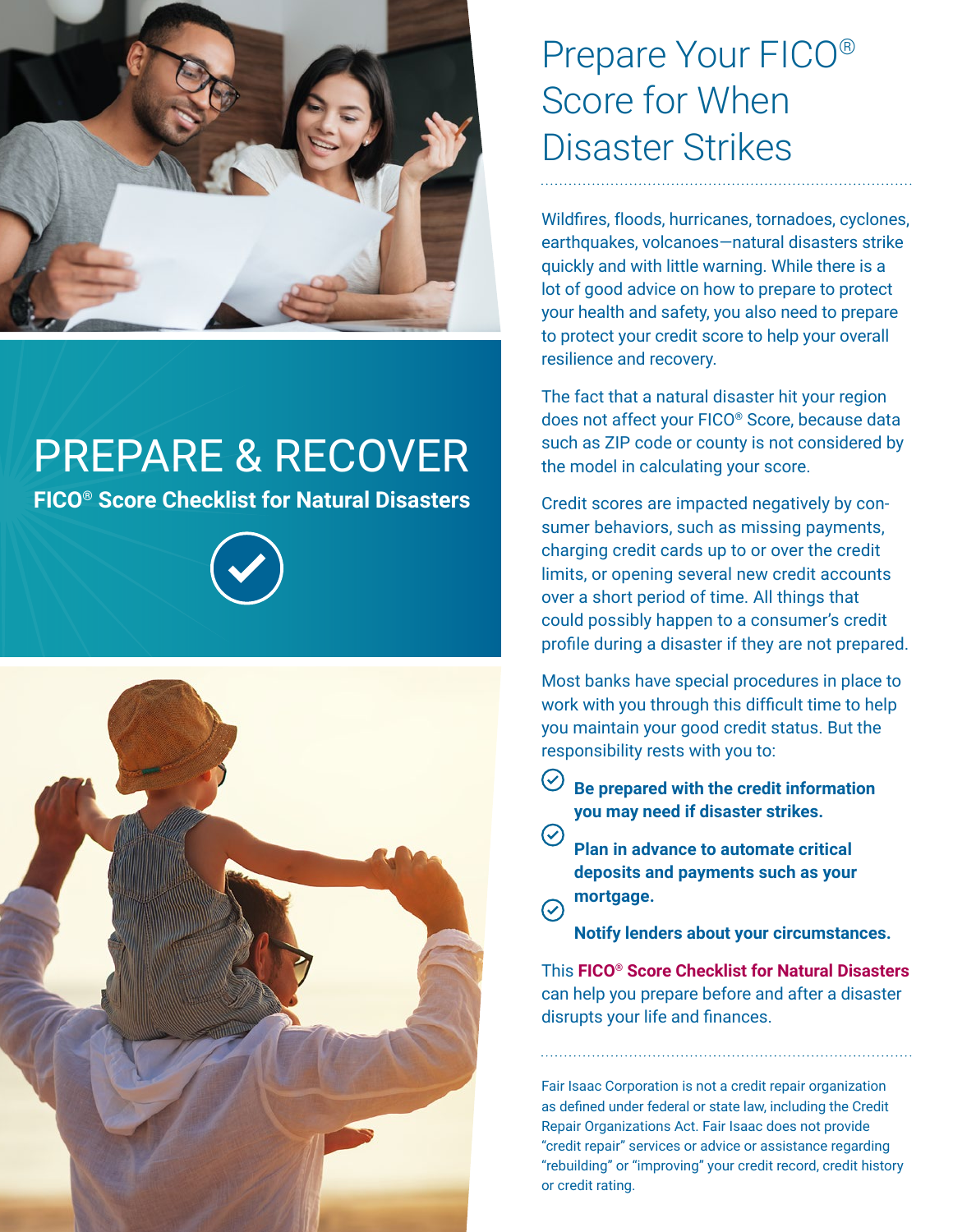

#### **Be more resilient in the event of a natural disaster**

Imagine no power, no internet, no cell phone. That could mean limited or no access to your financial information, funds or the lenders you need to talk to.

#### **1.** Be in the know about your current credit status.

What does your credit profile look like right now? Capture a current snapshot of all your current credit obligations and FICO® Scores. Request your credit reports from www.annualcreditreport.com for a free copy.

From the data in your reports, statements and loan agreements, create a log of your accounts and phone numbers for your bank and all your lenders. Store your credit contact data—account number, balance, password hints, phone numbers for lost/stolen cards—in multiple ways:

- Save to a password-protected USB drive and put in your "go-bag."
- Encrypt and save to your computer, phone or cloud storage, or email to yourself.
- Use a mobile app to create a disaster recovery log or to save passwords.

#### **2.** Assess where you are financially.

Prioritize what would get paid if your income were interrupted or money were tight due to cost of repairs or rebuilding: mortgage/rent, insurance, utilities, credit cards, vehicle loans, student loans and other obligations.

#### **3.** Consider automatic payments for your priorities.

An unintended late mortgage or credit card payment could cause the greatest damage to your credit, on top of fees and a possible increase to your interest rate. Remember that with automatic payments you must have the funds available in your account prior to the date of withdrawal. If you cannot cover the amount, due to loss of employment or delay in a deposit, fees may be added on top of the missed payment ding.

## **4.** Do you have overdraft protection?

Overdraft protection taps into a savings account, credit card or second checking account if your account has insufficient funds to cover a transaction. This protection could help prevent declined transactions, returned checks or additional fees. There is usually no cost to enroll—you pay only when you use the service.

#### **5.** Investigate your credit card overlimit rules or protection programs.

Some are specific to premium cards. Most credit cards require that a consumer opts in to overlimit fees or a transaction will be declined. You may be subjected to overlimit fees for exceeding your credit limit. This could have negative repercussions on your credit as your score may continue to drop as your balances get closer to your limits. You could request a credit limit increase as a buffer.

## Cashflow: disruption of funds can hurt your credit downstream



**Paycheck or direct deposits delayed.** If you live in a high-risk area for natural disasters, have a conversation with your employer and learn what alternative methods may be available to get paid during a disaster. Mail service may be suspended as well as communication lines down. If you depend on Social Security or other regular benefits, switching to electronic payments is a simple way to protect your cash flow and eliminate the risk of stolen checks.

**Be cash ready.** In your "go bag," keep small denominations of cash, such as \$100 in one and five dollar bills for each person in your family. ATMs may be down without internet connection; stores without power may require cash-only sales, and they may run out of change. Think about all your family members, in case you are separated. How will they get access to cash or credit?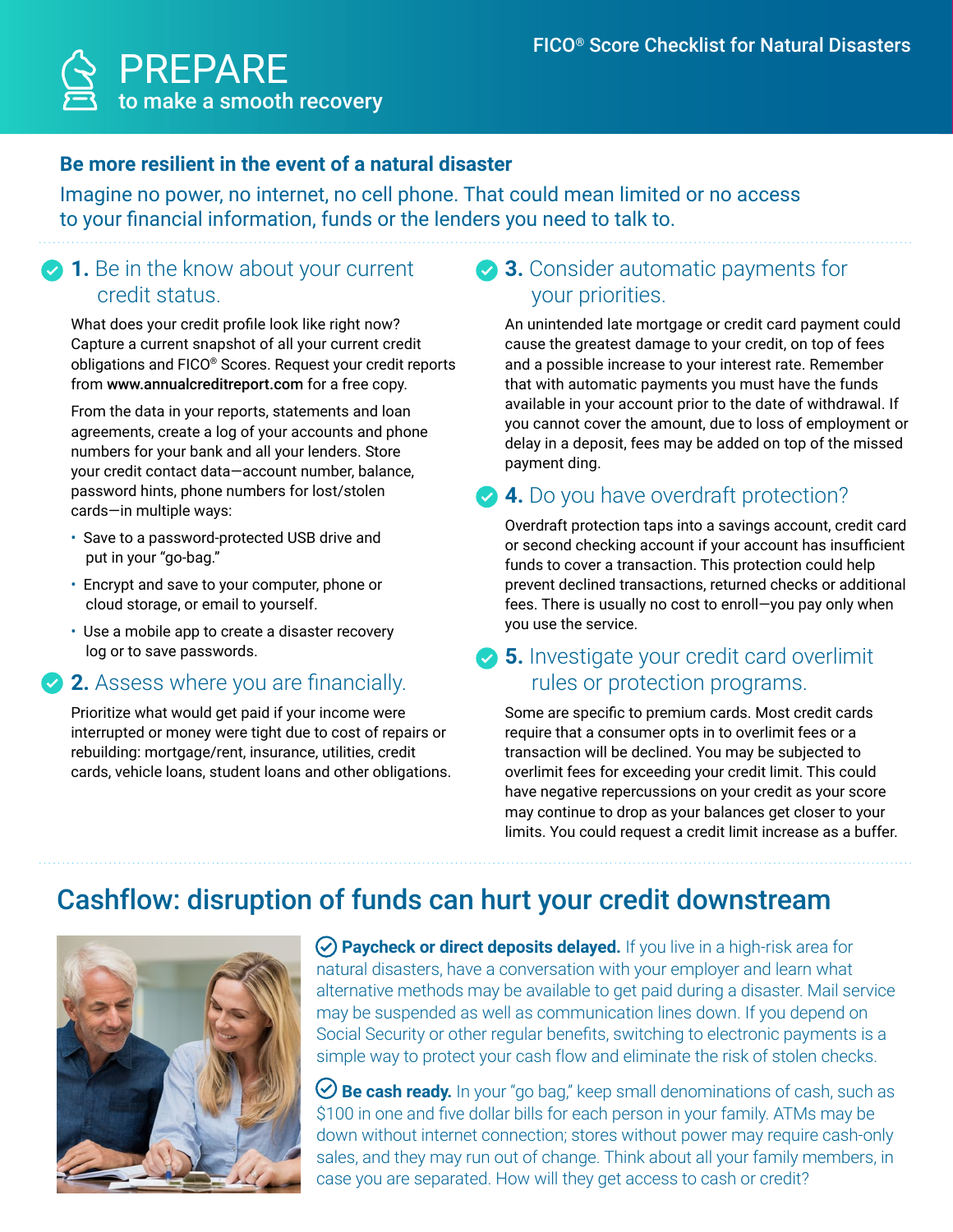#### RECOVER your credit score during a disaster **+**

#### **Your financial health and identity**

Your access to credit can be a lifeline to fill the gaps while you and your family are in limbo. Be proactive. Your lenders want to know if you are in jeopardy of default or falling behind in payments.

### **2 1.** Before payments are due, start making those calls to alert your creditors.

Call creditors directly using the contact number on your statements or the back of your card. This approach is safer than responding to an incoming email, which could be fraudulent. If you receive a call or email from someone who says they are your lender, never provide your financial or identity details to them without authentication. Contact your lender directly for loan modifications rather than going through a third party.

When contacting your lender, be sure to give alternative phone numbers, a forwarding address and alternative ways to contact you. You'll also want to get their names and direct contact phone numbers if possible.

If credit cards were destroyed in the disaster, be sure to get replacement cards versus having a new account set up, so any automatic payments you have set up will remain in effect.

## **2.** Ask your creditors about your options.

Negotiate a temporary payment plan or grace period during which no fees will be calculated or missed payments reported to the credit bureaus (also known as credit reporting agencies). Be sure to ask if delayed payment plans offered will mean you are responsible for the accumulated payments as well as the payment for that month—all at once.

For example, many lenders will work with you to set up a temporary deferred payment plan, or temporarily place the loan in forbearance—meaning you may get temporary relief from having to make full payments on your credit obligations. In the aftermath of a major disaster, card issuers may waive fees and penalties to displaced customers, and have offered free credit checks or identity theft protection. Each lender is different, so consider contacting all your lenders. If a creditor agrees to a change to your credit agreement, such as a suspension of payments, ask to receive the specific terms in writing.

The lender may include comments in your credit report about any special payment arrangements because of a natural disaster when they send an update to the bureaus. The FICO® Score does not consider such comments when calculating the score.

### **3.** Time to reprioritize your expenses.

If your home is uninhabitable, quickly contact your utilities from electric, water and gas to phone, cable and internet to suspend services and save you a bit of money. A renter? Talk to your landlord about suspending rent payment and the timing of repairs.

Have a vehicle loan? Damage to your car or truck does not eliminate your responsibility to make your loan payments. When the cost of repairs is more than the value of the car, the insurance company may declare the vehicle a total loss. You need to talk to both insurer and lender.

#### **◆ 4.** Request a copy of your credit report as soon as feasible.

This will give you a complete picture of your credit profile at the time of the disaster and before any post-disaster updates have been reported to the bureaus.

By having a copy of the credit report before it reflects any changes resulting from the disaster, you may be able to make the case to a lender or a potential new landlord that the disaster, not financial mismanagement, caused the fluctuation in your credit score.

As a provision of the Fair Credit Reporting Act, you have the right to add a statement to your file housed at the credit reporting agencies about an account or status that you believe is incorrect that you have disputed, or to explain your personal financial situation. Add a 100-word statement explaining that you experienced a natural disaster and how it affected your credit. Remember to revise or remove the statement as your situation improves.

## **25.** Consider a credit monitoring or identity theft protection service.

It is not too late. In large-scale disasters, these monitoring services may be offered for free to disaster victims for a limited time. To place a fraud alert on your credit reports, contact each credit reporting agency. Applying a fraud alert to your consumer file is free, and a new law extends coverage to one year. Each CRA must place an alert on your consumer file in their system. An initial fraud alert is applied when you are at risk but not yet a victim. For victims of confirmed identity theft, an extended fraud alert will protect your credit for seven years. You can request a credit freeze, which is now free, that restricts access to your credit report—so no new credit can be opened in your name by fraudsters.